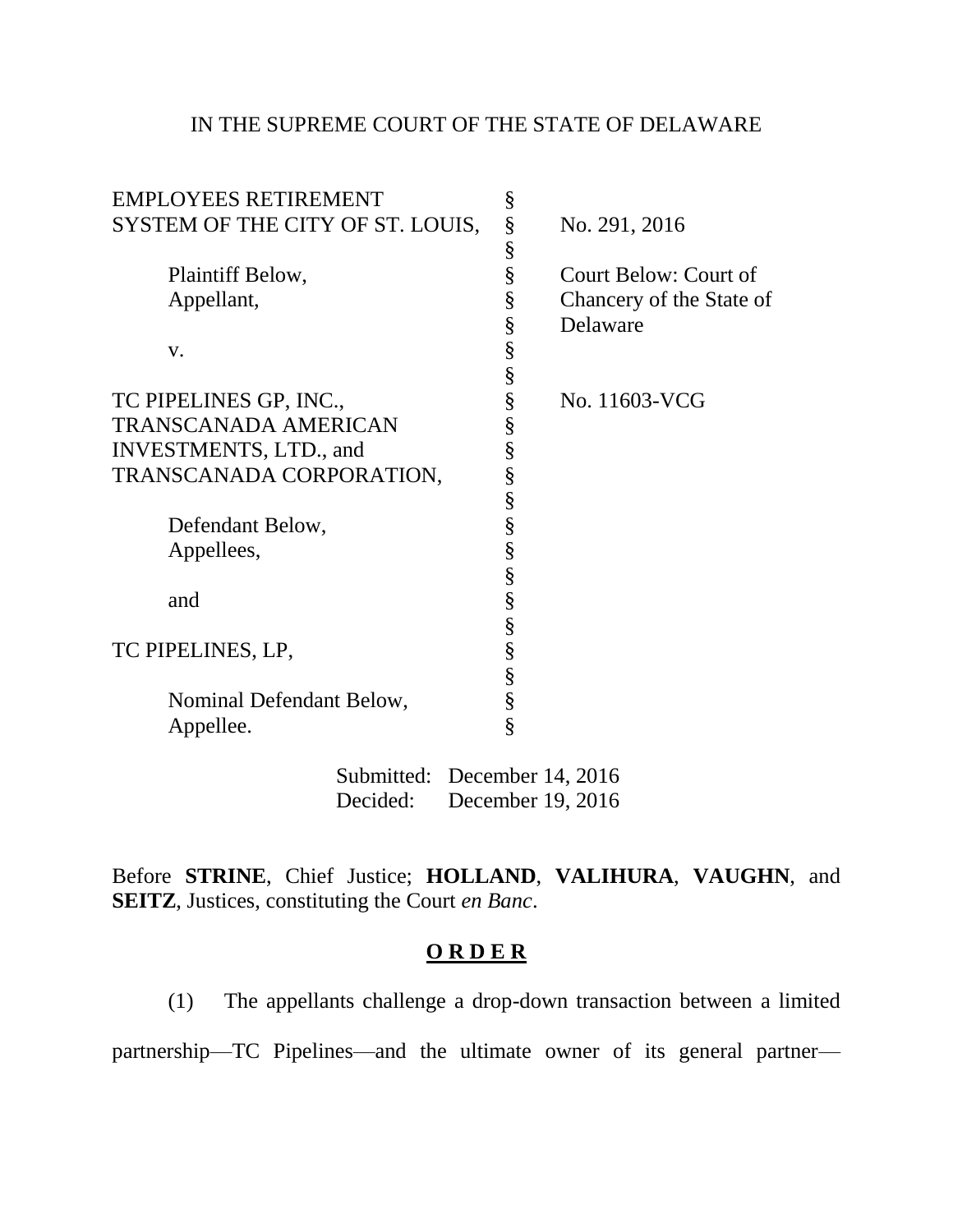TransCanada Corporation.<sup>1</sup> The limited partnership agreement provides, in relevant part, that conflicted transactions will be "conclusively deemed fair and reasonable" to the limited partnership if the general partner obtains "Special Approval"<sup>2</sup>—approval by a Conflicts Committee made up of two or more directors ―who are neither security holders, officers nor employees of the General Partner nor officers or employees of any Affiliate of the General Partner."<sup>3</sup> When a transaction has been deemed fair and reasonable by Special Approval or some other method outlined in the limited partnership agreement, the agreement provides that the transaction is conclusively: i) approved by the limited partners, ii) not a breach of the limited partnership agreement, and iii) not a breach of "any duty" stated or implied by law or equity."<sup>4</sup> Below, the Court of Chancery dismissed the complaint in a thorough written decision. The appellant's complaint focused singularly on alleging: i) that the drop-down transaction was not economically fair to the limited partnership, ii) that if the transaction could be thought unfair an inference arose that the Conflicts Committee therefore must have acted in subjective bad faith, iii) that it was implied in the limited partnership agreement that the Conflicts Committee must act in good faith, and, therefore, iv) that this

 $\overline{a}$ 

<sup>&</sup>lt;sup>1</sup> Emps. Ret. Sys. of St. Louis v. TC Pipelines GP, Inc., 2016 WL 2859790, \*1–2 (Del. Ch. May 11, 2016) (describing the transaction).

 $<sup>2</sup>$  App. to Appellant's Opening Br. at A159 (Second Amended and Restated Agreement of</sup> Limited Partnership of TC Pipelines, LP § 7.9(a)) [hereinafter *Limited Partnership Agreement*]. 3 *Id*. at A122 (*Limited Partnership Agreement* § 1.1).

<sup>4</sup> *Id*. at A159 (*Limited Partnership Agreement* § 7.9(a)).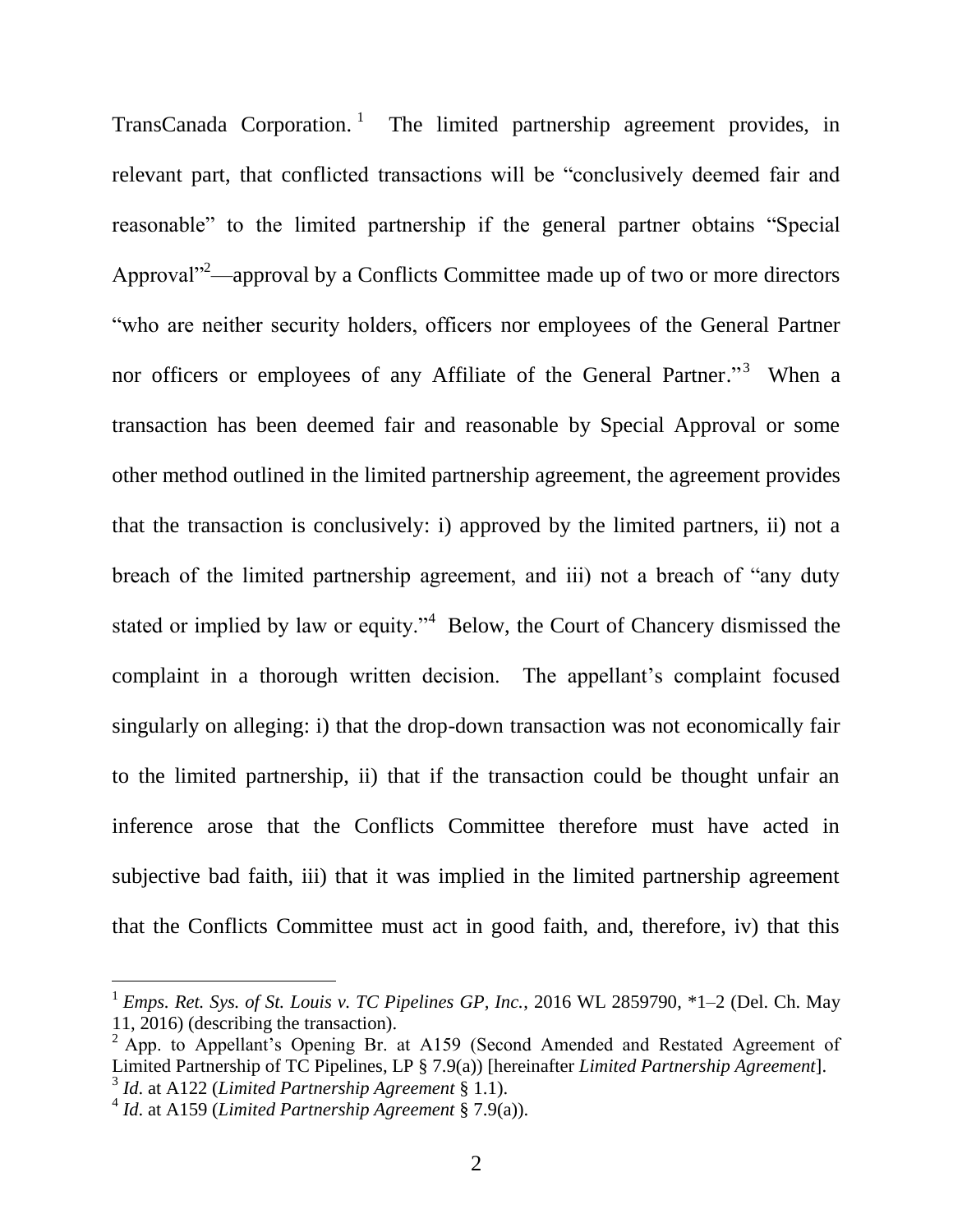bare allegation of economic unfairness thus supported a claim for breach of the implied covenant of good faith and fair dealing. The Court of Chancery rejected the viability of this theory, noting that the appellant had not pled any facts supporting an inference that the Conflicts Committee had any improper motive or other specific reason to act in bad faith, had not pled any specific acts of misfeasance by the Conflicts Committee in its deliberation process, and that the limited partnership agreement made the Conflicts Committee's judgment conclusive, and thus allowing a complaint to proceed solely because the transaction's economic merits were subject to reasonable questions would be inconsistent with the evident purpose of the safe harbor created by Conflicts Committee approval in the agreement. In so ruling, the Court of Chancery relied upon earlier authority of this Court and the Court of Chancery itself<sup>5</sup> and did not rule out the possibility that specific circumstances could be pled regarding the motives or other conduct of a Conflicts Committee that could give rise to an

 $\overline{a}$ 

<sup>5</sup> *See* 2016 WL 2859790 at \*5–6; *see also Haynes Family Trust v. Kinder Morgan G.P., Inc.*, 135 A.3d 76, 2016 WL 912184, at \*1-2 (Del. Mar. 10, 2016) (TABLE) ("[T]here was no room for a substantive judicial review of the fairness of the transaction because the general partner had complied with its contractual duties in the approval process of the merger and that compliance conclusively established the fairness of the transaction, precluding the judicial scrutiny that the unitholders now seek."); *Gerber v. Enter. Prod. Holdings, LLC*, 67 A.3d 400, 418 (Del. 2013) (considering application of implied covenant in limited partnership context), *aff'd in part rev'd in part on other grounds*, 68 A.3d 665, 2013 WL 1914714 (Del. 2013), *overruled in part on other grounds*, 67 A.3d 808 (Del. 2013); *Brickell Partners v. Wise*, 794 A.2d 1, 4 (Del. Ch. 2001) (interpreting similar transaction approval provisions).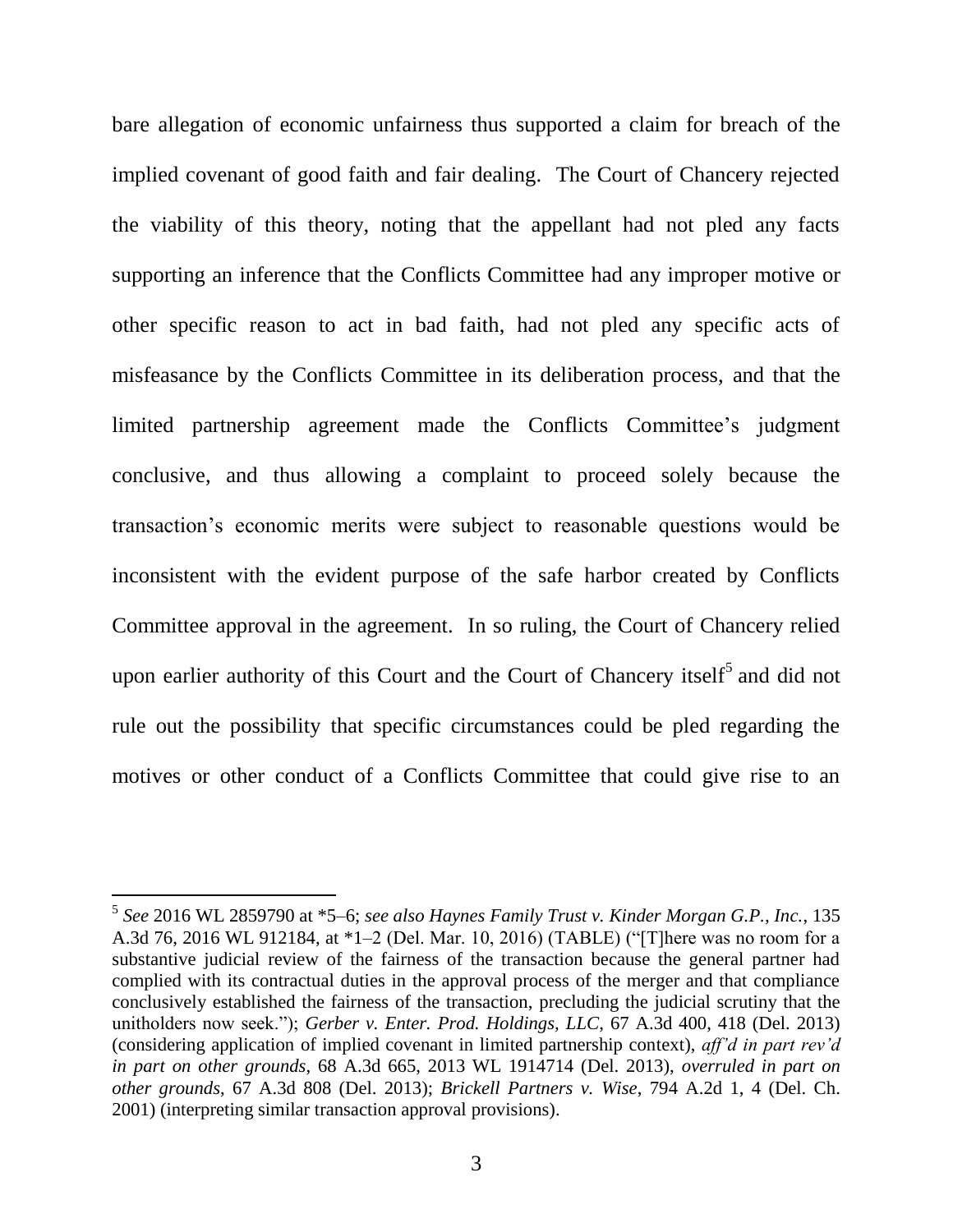implied covenant claim.<sup>6</sup> In other words, we read the Court of Chancery as having issued a careful, case-specific ruling that addressed the stark argument made by the appellant, in which its sole basis for alleging an implied covenant claim was its contention that the drop-down transaction was economically unfair to the limited partnership.

(2) The Court of Chancery rejected that contention, holding that the appellant could not escape the effect of the conflict of interest provisions of the limited partnership agreement solely by contending that the Conflicts Committee had approved an unfair transaction and must therefore have acted in bad faith. On appeal, the appellant reiterates its arguments below that pleading facts supporting an inference that a transaction is unfair creates an inference that the Conflicts Committee acted in bad faith and thus states an implied covenant claim.<sup>7</sup>

(3) The appellant also sought to buttress that core argument by noting that the limited partnership agreement required the Conflicts Committee to consider the

l

 $62016$  WL 2859790 at  $*7$  n.48 (observing that bribery of otherwise-independent directors by the general partner would have been the sort of unanticipated situation meriting application of the implied covenant).

<sup>&</sup>lt;sup>7</sup> We note that the appellant has not attempted to argue that it has pled facts that would suggest that the drop-down transaction satisfied the stringent definition of waste, that no reasonable person of good faith would have approved the transactions as fair to the limited partnership. *See*  STEPHEN A. RADIN, THE BUSINESS JUDGMENT RULE 388 (2009) ("A waste claim requires a showing that the corporation has entered into a transaction in which it received consideration 'so inadequate in value that no person of ordinary, sound business judgment would deem it worth what the corporation has paid.'" (quoting *Grobow v. Perot*, 539 A.2d 180, 189 (Del. 1988))); *see also Harbor Fin. Partners v. Huizenga*, 751 A.2d 879, 901 (Del. Ch. 1999) ("The test for waste is whether any person of ordinary sound business judgment could view the transaction as fair."). Rather, the plaintiff has simply argued that the transaction is not, in its view, fair, and pled some facts to support that contention.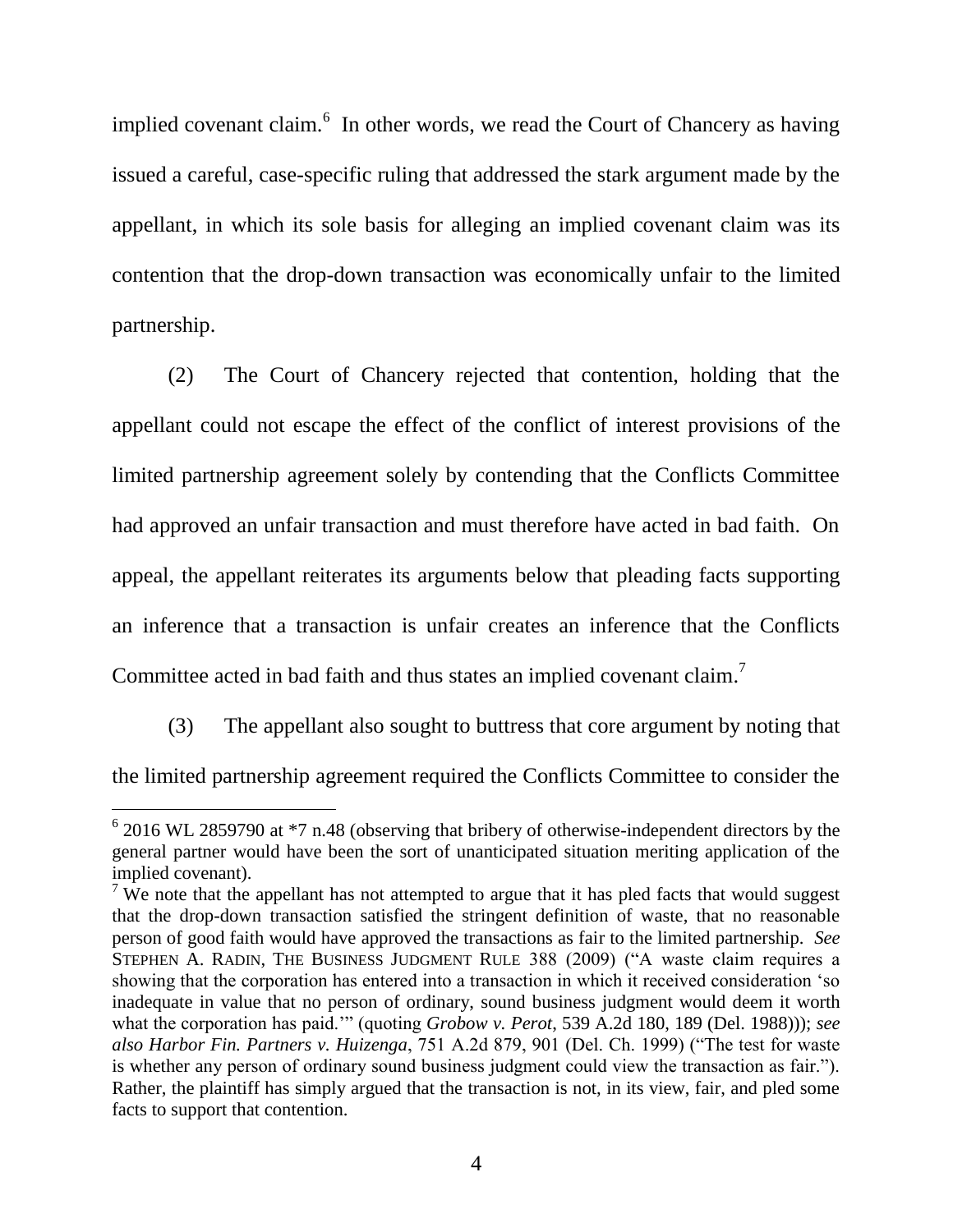fairness and reasonableness of the drop down "in the context of all similar or related transactions,"<sup>8</sup> and that, because the drop down was, in the appellant's view, less favorable than two previous drop downs, an inference arose that the Conflicts Committee acted in conscious bad faith to approve an unfair transaction. But, the appellant never pled that the Conflicts Committee did not know about those transactions or consider them in its deliberations. In fact, at oral argument before this Court, the appellant admitted that this was the case, that the Conflicts Committee likely knew about the previous transactions, and that its argument was that because the Committee members knew the earlier transactions were more favorable, the Conflicts Committee could not have approved the drop-down transaction at issue in good faith. Thus, the appellant's argument before the Court of Chancery boiled down to saying that because the price was arguably less favorable to the limited partnership in this drop down than in earlier drop downs, the Conflicts Committee must have acted in bad faith—an argument the Vice Chancellor rejected.

(4) We agree with the Court of Chancery's conclusion that the appellant's arguments are without merit. As in analogous circumstances in the corporate context,  $9$  the appellant cannot escape the conclusive effect given to Conflicts

l

<sup>8</sup> *See* App. to Appellant's Opening Br. at A160 (*Limited Partnership Agreement* § 7.9(c)).

<sup>9</sup> *E.g.*, *In re MFW Shareholders Litigation*, 67 A.3d 496, 518 (Del. Ch. 2013), *aff'd sub nom.*, *Kahn v. M&F Worldwide Corp*, 88 A.3d 635 (Del. 2014) ("For a court to determine whether a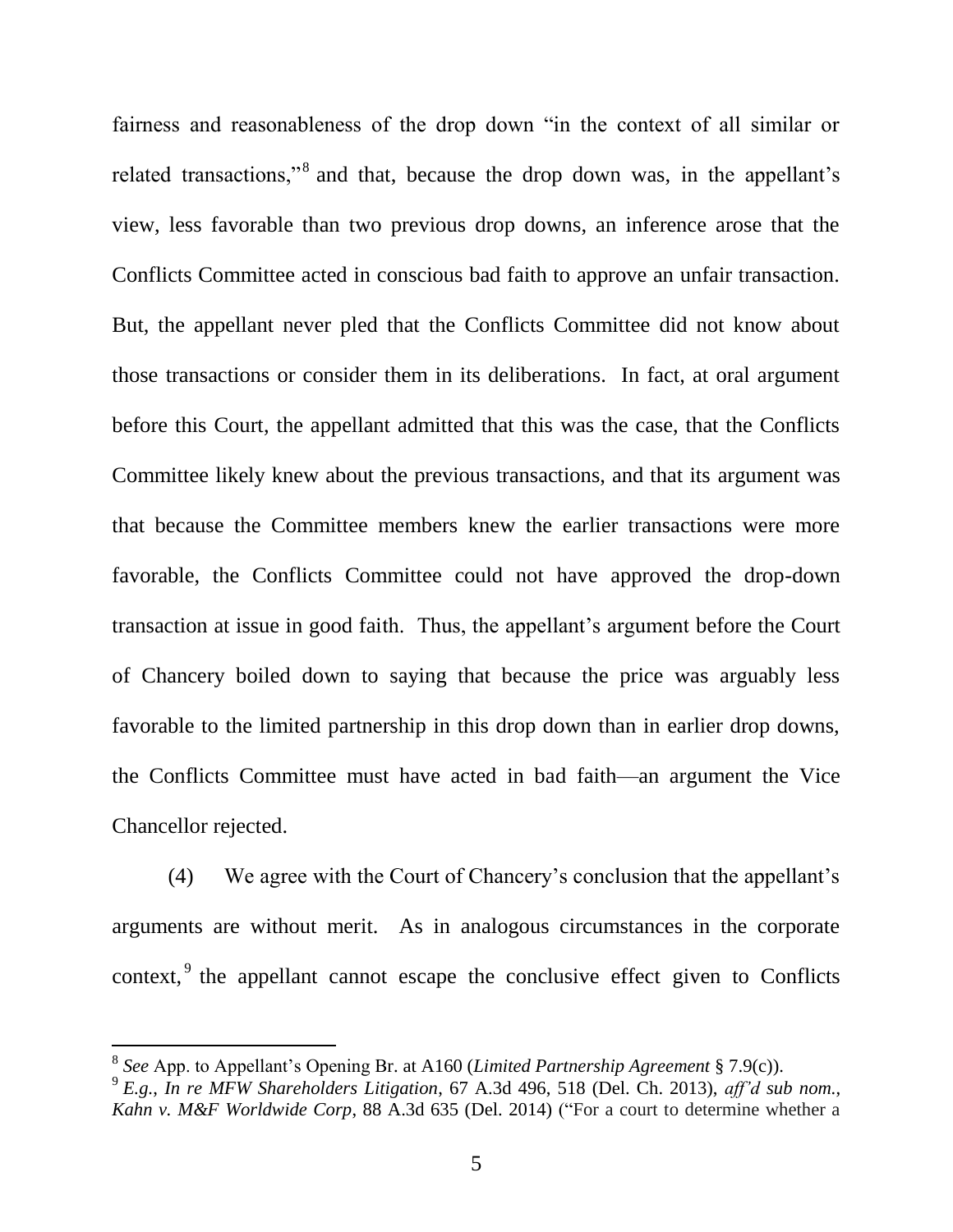Committee approval solely by attacking the fairness of the underlying transaction. If that was the case, the safe harbor would be virtually no safe harbor at all as every case would proceed to discovery so long as a plaintiff could plead facts suggesting a rational person could deem the transaction unfair. Rather, as the Court of Chancery explained, the implied covenant is narrowly applied, and if a plaintiff is to invoke it, the plaintiff must plead some specific facts suggesting that the Conflicts Committee process was tainted in some specific way by unanticipated behavior, such as the example of bribery the Vice Chancellor pointed to, or other factors bearing on whether the Conflicts Committee process fulfilled its evident contractual purpose. Like the Court of Chancery, we do not rule out the possibility that future plaintiffs may invoke the implied covenant successfully in this context, but like the Court of Chancery, we agree that if a safe harbor provision such as the limited partnership agreement's § 7.9(a) applies, plaintiffs may not invoke the covenant solely by contending that a transaction is unfair to the limited partnership and that the Conflicts Committee therefore must have acted in bad faith. Also, like the Court of Chancery, we believe it is not the role of courts to identify future situations in which the implied covenant may be invoked. Rather, it is up to

l

special committee was effective in obtaining a good economic outcome involves the sort of second-guessing that the business judgment rule precludes. When a committee is structurally independent, has a sufficient mandate and cannot be bypassed, and fulfills its duty of care, it should be given standard-shifting effect."). This Court later reaffirmed that the pleading stage is an appropriate point to determine if a transaction complied with *MFW*'s procedural requirements. *Swomley v. Schlecht*, 128 A.3d 992, 2015 WL 7302260 (Del. Nov. 19, 2015) (TABLE) (affirming *Swomley v. Schlecht*, C.A. No. 9355-VCL (Del. Ch. Aug. 27, 2014)).